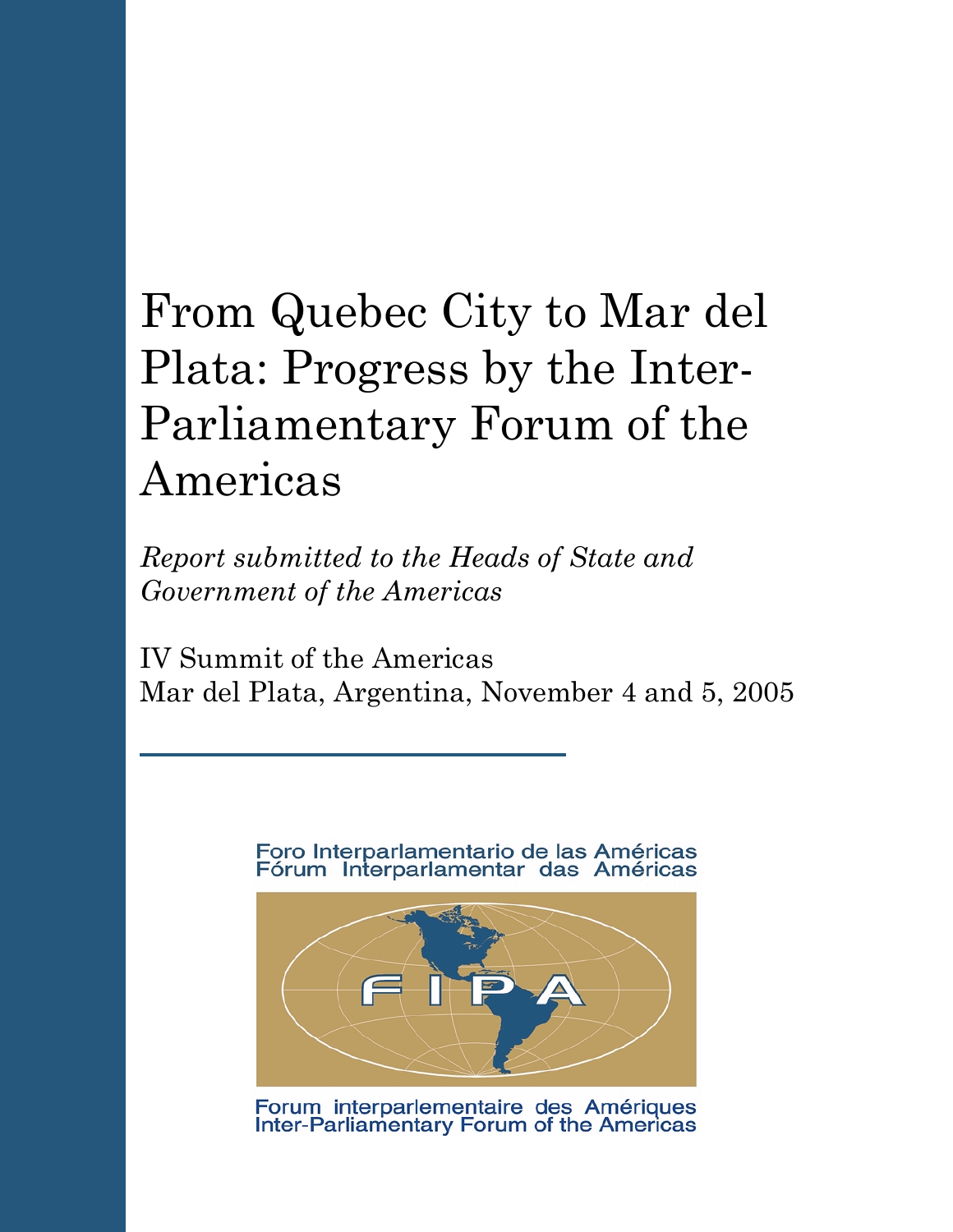# **Table of Contents**

| 1.                |                                                                                                                                                                           |  |  |
|-------------------|---------------------------------------------------------------------------------------------------------------------------------------------------------------------------|--|--|
| 2.                |                                                                                                                                                                           |  |  |
| 3.                |                                                                                                                                                                           |  |  |
| 3.1<br>3.2        | <b>MAKING DEMOCRACY WORK BETTER - PLENARY MEETINGS AND WORKING GROUPS  4</b><br>HEMISPHERIC SECURITY AND THE FIGHT AGAINST TERRORISM - WORKING GROUP ON                   |  |  |
| 4.                |                                                                                                                                                                           |  |  |
| 4.1<br>4.2<br>4.3 | <b>TRADE AND INVESTMENT - WORKING GROUP ON THE FREE TRADE AREA OF THE AMERICAS8</b><br><b>ECONOMIC AND FINANCIAL STABILITY - WORKING GROUPS ON ECONOMIC AND FINANCIAL</b> |  |  |
| 5.                |                                                                                                                                                                           |  |  |
| 5.1<br>5.2        | GENDER EQUALITY - GROUP OF WOMEN PARLIAMENTARIANS OF THE AMERICAS  9<br>CONNECTIVITY - THE VIRTUAL PARLIAMENT OF THE AMERICAS (VPA) 10                                    |  |  |
| 6.                |                                                                                                                                                                           |  |  |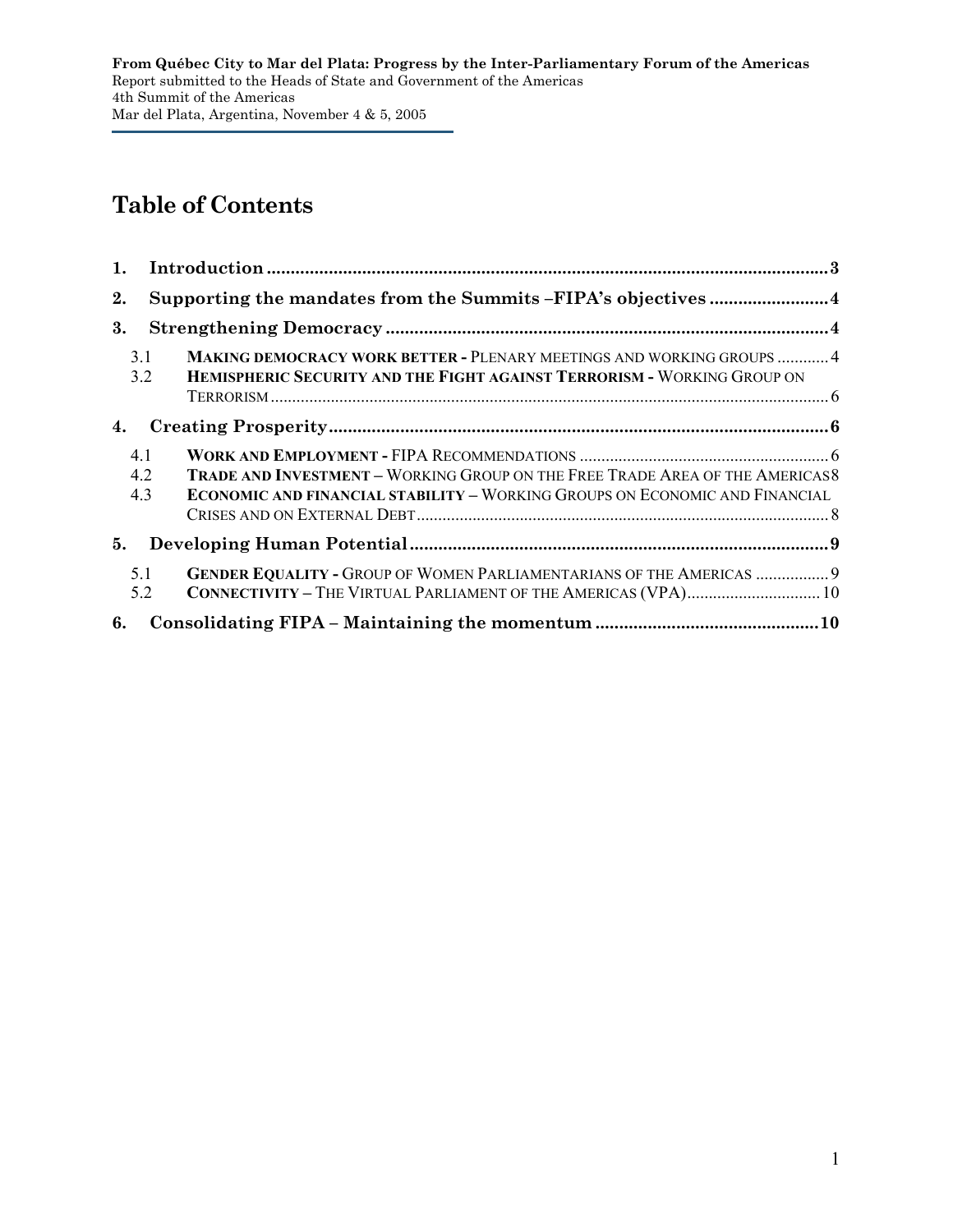

# **Progress by the Inter-Parliamentary Forum of the Americas**

The Plan of Action of the Third Summit of the Americas, held in Quebec City in April 2001, specifically recognized the importance of the Inter-Parliamentary Forum of the Americas (FIPA) in fulfilling the ambitions of the Summit of the Americas process. It called on the nations of the Americas to: "Encourage cooperation and exchange of experiences and best parliamentary practices between national legislators of the Hemisphere, while respecting the separation and balance of powers, through bilateral, sub-regional and hemispheric vehicles such as the Inter-Parliamentary Forum of the Americas (FIPA)."

Since receiving this mandate from the Summit, FIPA – the only state-focused parliamentary association for national legislatures encompassing all of the states in the Americas – has emerged as a pro-active organization devoted to fulfilling the promise of the Summit of the Americas process with respect to strengthening democracy, creating prosperity and realizing human potential.

Since its founding in 2001, FIPA has laid a foundation that will allow it to continue to develop as an action-oriented Forum. In addition to its annual plenary meetings – which bring together legislators from across the Americas to deal with issues such as the Free Trade Area of the Americas, hemispheric security and terrorism, gender equity and fiscal development – FIPA has carried out a series of special activities aimed at considering situations that require greater attention by parliamentarians. For example, in 2003 the legislators met to decide on their contribution to the Special Conference on Security of the OAS; subsequently, they met with trade ministers at the Ministerial Meeting on the FTAA in Miami; in 2005, two regional forums were held to discuss women's leadership and democratic governance; and recently a parliamentary mission went to Haiti to support the work of international organizations in that country and to encourage the participation of women in the democratic process.

In addition, FIPA has completed the first phase of the Virtual Parliament of the Americas project, designed to bring together parliamentarians of the Americas to exchange information in a virtual space.

Though it has accomplished much, FIPA has arrived at a critical juncture in its existence. Realizing FIPA's full potential – its ambition to become an action-oriented Forum committed to supporting the Summit agenda – will require a strong show of support and commitment from all the countries of the Americas, along with its official recognition as the parliamentary body associated with the Summit of the Americas process. In addition to support from the Institute for Connectivity in the Americas for the Virtual Parliament of the Americas, FIPA would benefit from the increased legitimacy that would come from a recommendation to the legislatures of the member states that they formally adhere to FIPA.

Our goal, as a Summit-mandated organization, is to involve the parliamentarians of the Americas in the promotion of the Summit objectives to the fullest extent possible. Therefore, support from the Summit's member countries is crucial if FIPA is to achieve its goals.

> **The Honourable Céline Hervieux-Payette**  Senator of Canada – President of FIPA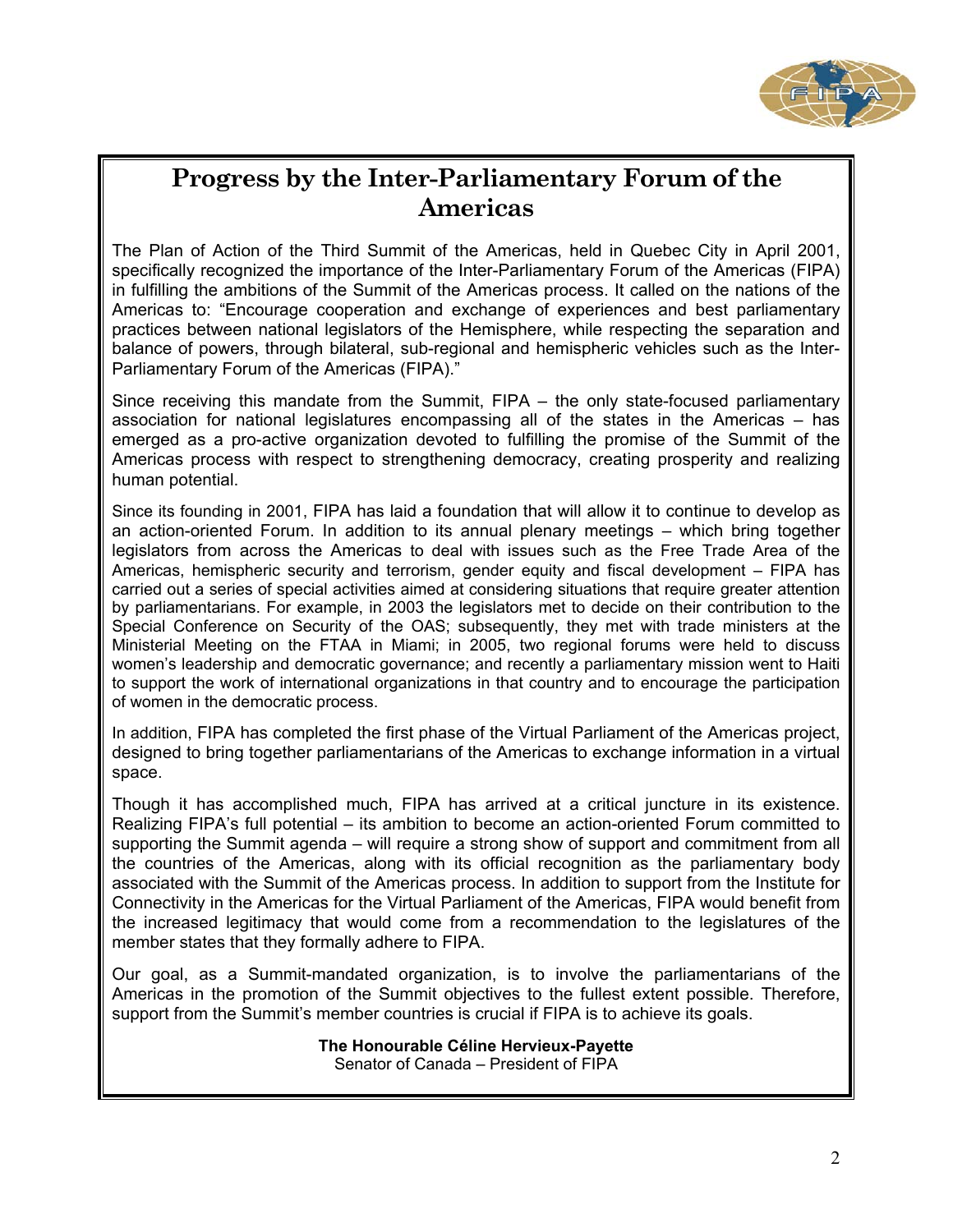# From Quebec City to Mar del Plata: Progress by the Inter-Parliamentary Forum of the Americas

*Report submitted to the Heads of State and Government of the Americas IV Summit of the Americas Mar del Plata, Argentina, November 4 and 5, 2005* 

*Original: English–Spanish* 

## **1. Introduction**

FIPA is a permanent parliamentary forum, complementing and strengthening the OAS and the Summit of the Americas process. As the only state-focused parliamentary association for all national legislatures, encompassing all states in the Americas, FIPA plays a crucial role in engaging parliamentarians on issues of hemispheric interest. A strong FIPA provides the inter-American system with the legislative voice it did not previously have.

FIPA was officially constituted during its inaugural meeting, held in Ottawa, Canada, on 7-9 March 2001. More than 110 parliamentarians from 26 countries of the Hemisphere attended that meeting and adopted the FIPA rules and guidelines.



*OAS Secretary General, Cesar Gaviria, 1st Plenary Assembly, Mexico, 2002* 

The Plan of Action of the Third Summit of the Americas, held in Quebec City in April 2001, specifically recognized FIPA's importance in fulfilling the ambitions of the Summit process. It called on the nations of the Americas to "Encourage cooperation and exchange of experiences and best parliamentary practices between national legislators of the Hemisphere, while respecting the separation and balance of powers, through bilateral, sub-regional and hemispheric vehicles such as the Inter-Parliamentary Forum of the Americas (FIPA)."

To achieve its goal of realizing Summit objectives, FIPA requires the continued commitment of its member countries in order to promote the organization and to gain the support of all governments. Such support would include not only financial contributions but also political backing from the legislative and executive branches of government, in order to reinforce the role of FIPA as the new player in the Inter-American system.

As is demonstrated by this document, which outlines FIPA's past and current activities, in the three years since its inauguration FIPA has emerged as a pro-active organization devoted to fulfilling the promise of the Summit of the Americas process with respect to strengthening democracy, creating prosperity and realizing human potential.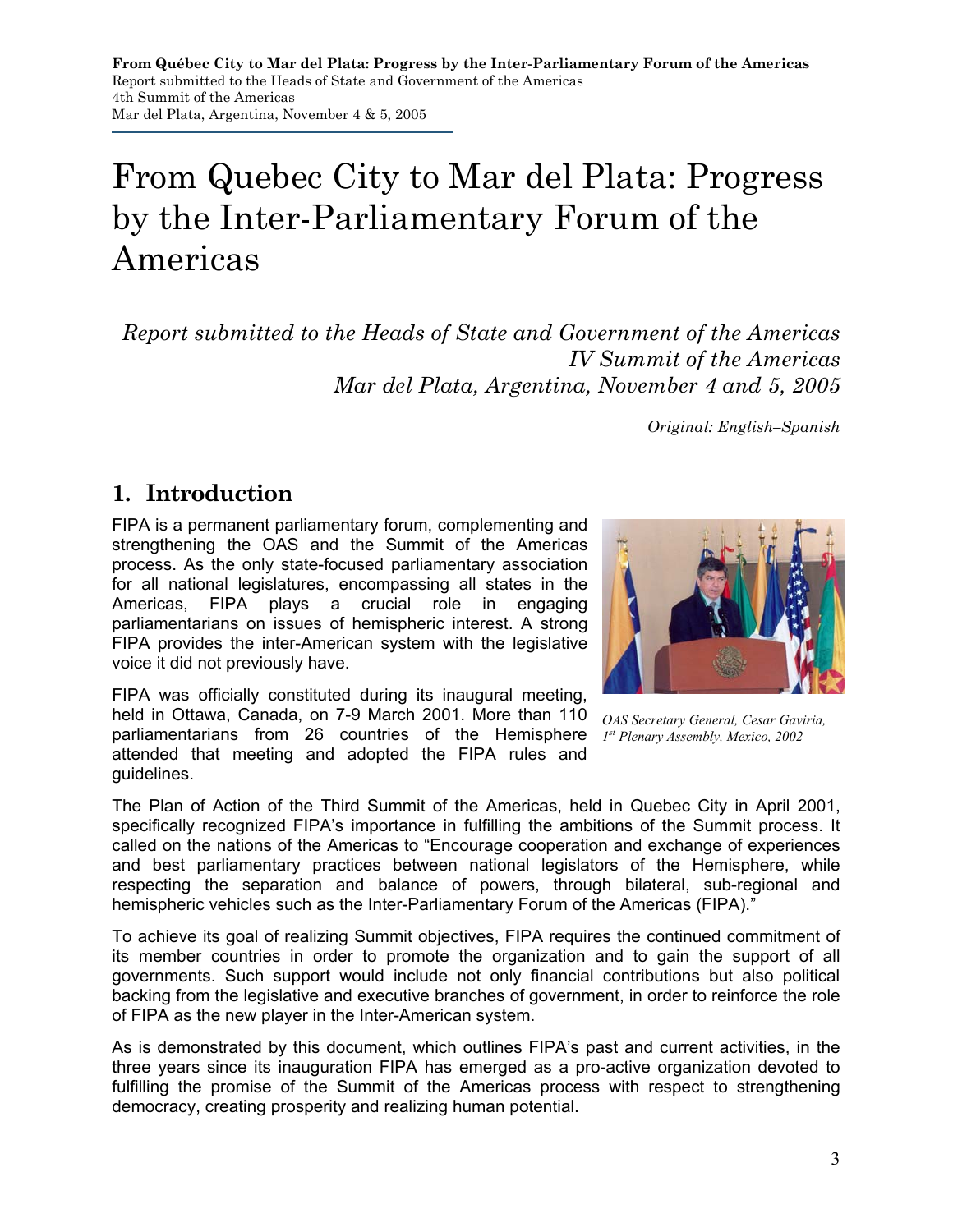

#### **2. Supporting the mandates from the Summits –**FIPA's objectives

Since its inauguration, FIPA has worked in tandem with the Summit of the Americas process to fulfill the following objectives, set forth in its regulations and adopted at the Ottawa plenary:

- To contribute to the development of inter-parliamentary dialogue in dealing with issues on the hemispheric agenda.
- To increase the sharing of experiences, dialogue, and inter-parliamentary cooperation on issues of common interest to the member states.
- To help strengthen the role of the legislative branch in democracy, and in the promotion and defense of democracy and human rights.
- To promote the harmonization of legislation and development of legislation among member states.
- To contribute to the process of integration as one of the most appropriate instruments for sustainable and harmonious development in the hemisphere.

Using tools such as the Virtual Parliament of the Americas (www.e-fipa.org), FIPA members continue their work beyond the annual plenary sessions in areas ranging from anti-terrorism to the Free Trade Area of the Americas (FTAA). FIPA is currently working to establish a permanent secretariat in order to guarantee the continuity of the organization and to increase its capacity to fulfill its objectives.



*President Ricardo Lagos Escobar, 3rd Plenary Assembly, Chile, 2004*

In its endeavor to fulfill the proposed objectives, FIPA has held four other plenaries, in addition to the inaugural plenary meeting held in Ottawa in 2001, namely: in Mexico City in 2002, Panama City in 2003, Valparaiso, Chile, in 2004, and Brasilia, Brazil, in 2005. The Mexico City plenary was attended by more than 80 delegates from the national legislatures of 23 countries of the Americas, while more than 90 parliamentarians from 18 countries attended the Panama City plenary, and 86 delegates from 15 countries attended the plenary in Brazil. The next plenary is scheduled for Colombia in early 2006.

Lastly, it is worth noting that, since 2001, representatives from 33 of the 34 member countries of the Summits process have participated in at least one FIPA activity.

## **3. Strengthening Democracy**

*3.1Making democracy work better - Plenary meetings and working groups* 

*Mandate from the 3rd Summii t: "Encourage cooperation and exchange of experiences and best parliamentary practices between national legislators of the Hemisphere, while*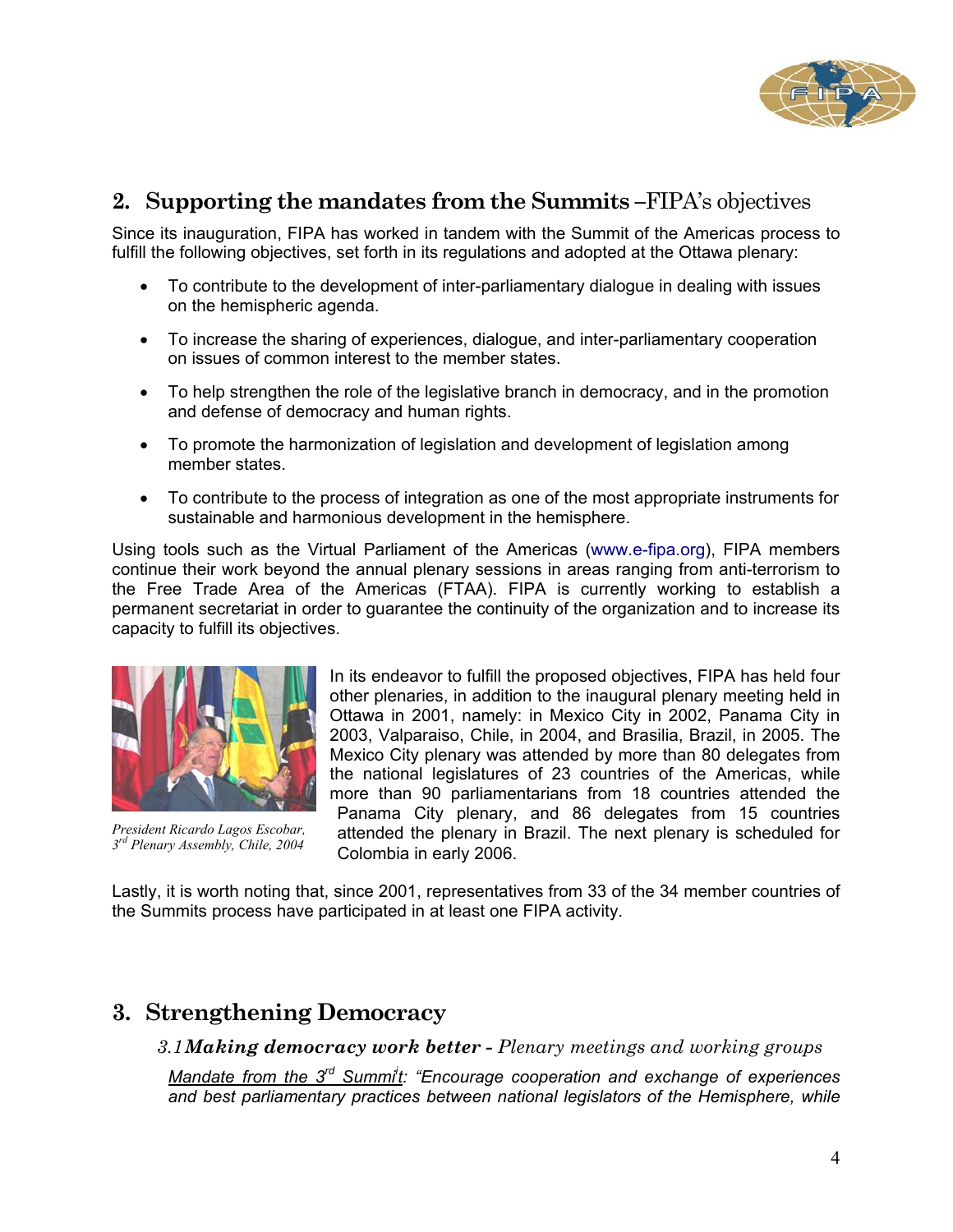#### *respecting the separation and balance of powers, through bilateral, sub-regional and hemispheric vehicles such as the Inter-Parliamentary Forum of the Americas (FIPA)."*

FIPA's main activities are carried out at the annual plenary meetings and in the working groups, where the participating legislators have the opportunity to learn about and discuss various policy alternatives for meeting the social, political and economic challenges of the hemisphere. So far, the various working groups have considered the following topics at these meetings:

| Legal instruments for security;<br>$\bullet$ | Interaction between fiscal policy and<br>trade, economic growth and social<br>development;<br>Impact of financial and economic<br>crises on the region; |
|----------------------------------------------|---------------------------------------------------------------------------------------------------------------------------------------------------------|
| • The problem of organized crime;            |                                                                                                                                                         |
| Migration and borders;                       |                                                                                                                                                         |
| Fight against terrorism;                     |                                                                                                                                                         |
| FTAA negotiating process;                    | Tax systems in the Americas;                                                                                                                            |
| Gender equality;                             | External debt.                                                                                                                                          |

In addition to the plenaries, parliamentarians deliberate on these issues in working groups, assisted by experts in the subject matters under discussion. The working groups, which are structured like parliamentary committees or commissions, allow parliamentarians to learn from the experts present and provide an opportunity to share information with their colleagues from other countries. The members of these groups not only meet in person, but also use the Virtual Parliament for ongoing discussions. This type of activity not only encourages the sharing of ideas among the region's leaders, but also strengthens democratic values and highlights the importance of political dialogue and cooperation in the search for common solutions.



*FIPA Mission to Haiti, 2005*

A concrete example of work done on behalf of democracy by these groups is the recent mission of the Group of Women Parliamentarians to Haiti. On that occasion, four women parliamentarians representing different sub-regions of the hemisphere completed a three-day visit to that country to help strengthen the democratic process and to encourage the participation of Haitian women in the legislative elections. In addition to meeting with groups of women candidates, the mission engaged in dialogue with representatives from various sectors of society, including the business sector and political

parties, and with executives of international organizations that are working to restore democracy.

Lastly, it is worth noting that on several occasions FIPA has come out in favor of respect for democratic values in the hemisphere, as evidenced by its declarations regarding specific situations in Colombia, Venezuela, Nicaragua and Haiti, available at the website www.efipa.org.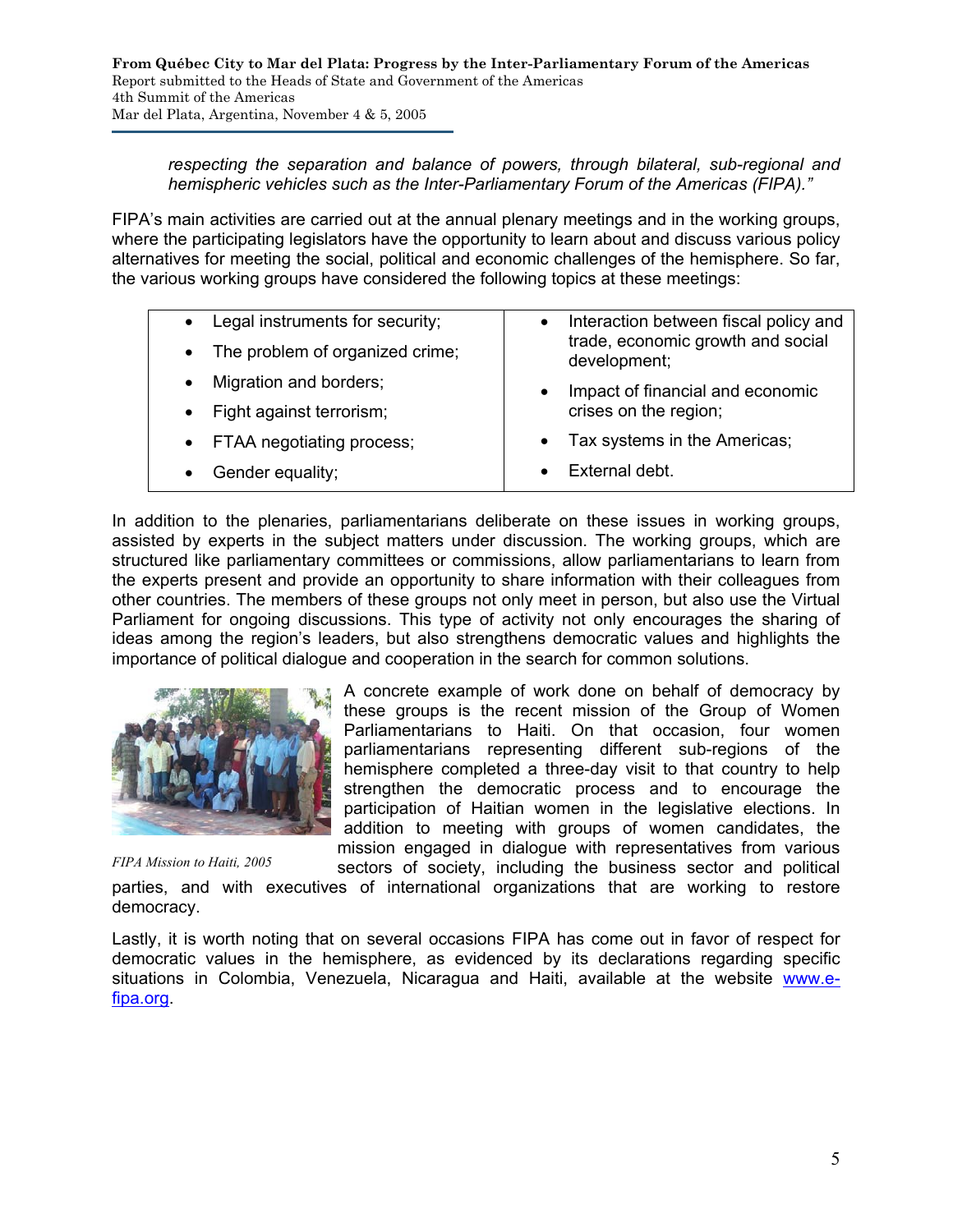

*3.2Hemispheric Security and the Fight against Terrorism - Working Group on Terrorism* 

*Mandate from the 3rd Summit: "Support the work initiated by the Inter-American Committee on Terrorism (CICTE) established within the OAS as a result of the Commitment of Mar del Plata adopted in 1998, and encourage hemispheric cooperation to prevent, combat and eliminate all forms of terrorism, taking into account the approval of the Statute and Work Plan of CICTE; and* 

*Consider signing and ratifying, ratifying, or acceding to, as soon as possible and as the case may be, those international agreements related to the fight against terrorism, in accordance with their respective internal legislation."* 

terrorism in order to seek alternatives aimed at *1<sup>st</sup> Meeting of the Working Group on Terrorism, Mexico, 2003.* Terrorism and security issues have been on the agenda of all FIPA plenaries. In addition, FIPA established a Special Group on Terrorism, which held its first meeting in Mexico City in May 2003. This meeting was attended by 16 parliamentarians from 13 countries. The meeting was organized following a proposal by the Colombian delegation that FIPA establish a parliamentary group focused on the issue of confronting this most pressing issue.



The main objective of this working group is to provide a forum for the discussion and implementation of strategies that will enable parliamentarians to contribute effectively to the fight against terrorism. In this regard, the group has promoted the ratification and implementation of hemispheric and global commitments, such as the Inter-American Convention Against Terrorism, and the eventual development of common legislation throughout the region on the issues of terrorism and hemispheric security.

Since its creation, the group has continued to follow up on security issues in the region, discussing, among other things, the outcome of the October 2003 OAS Special Conference on Security in Mexico City (at which FIPA was represented). Likewise, the group is continuing to seek new initiatives whereby parliamentarians can contribute to the work being done by international agencies in the matter of security. To this end it has begun developing cooperative links with CICTE and the United Nations Office on Drugs and Crime (UNODC).

## **4. Creating Prosperity**

#### *4.1Work and Employment - FIPA Recommendations*

*Mandate from the 3rd Summit: "Promote and protect the rights of all workers, in particular those of working women, and take action to remove structural and legal barriers as well as stereotypical attitudes to gender equality at work, addressing, inter alia, gender bias in recruitment; working conditions; occupational discrimination and harassment;*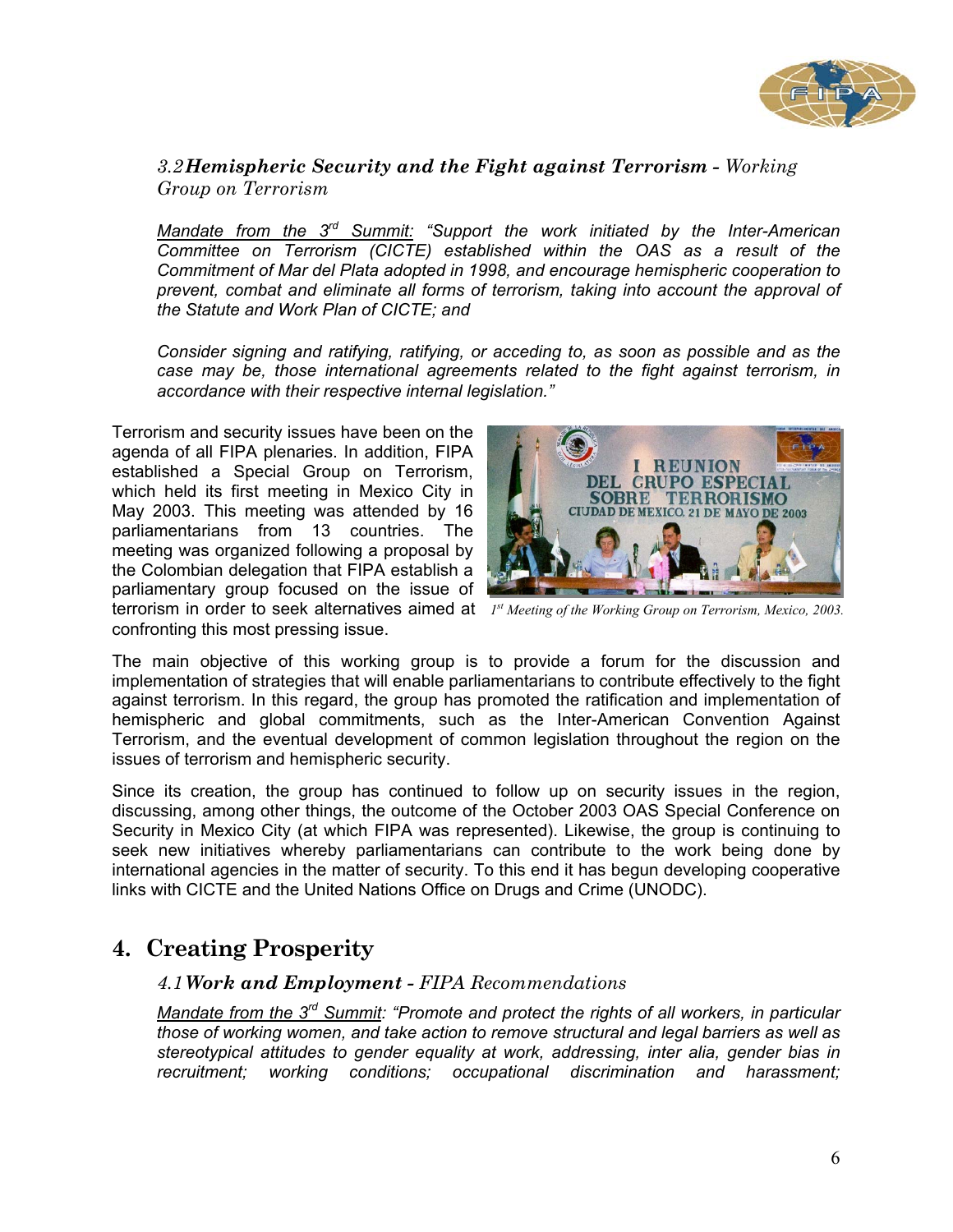*discrimination in social protection benefits; women's occupational health and safety; and unequal career opportunities and pay;"* 

At the regional forum on women's leadership and strengthening democratic governance, held in Buenos Aires in April 2005, the parliamentarians focused, among others, on the issue of female poverty and access to employment. With a view to contributing to the Mar del Plata Summit, the legislators drew up the following recommendations:

- To reduce poverty, we must solve the problem of inequality, particularly with respect to access to land, housing, information, and technology, and to the means of production.
- The main avenue is training, education, and public policies to reduce social inequalities.
- There is a feminization of poverty that is linked to the difficulties faced by women in gaining access to the same means as men, particularly as a result of their unequal treatment in the workforce, where discrimination and lack of protection with respect to wages and social benefits can clearly be seen.
- Poverty affects women more, and therefore its elimination is linked to the elimination of gender discrimination. Therefore the impact of general policies on women should be evaluated and specific policies and programs should be implemented, plus gender perspective should be incorporated as a cross-cutting issue in public policies.
- More technical and financial resources are needed for women's promotion.
- We must promote concrete means for more equitable distribution of family responsibilities between men and women; equitable access for both sexes to the education system; and the eradication of domestic violence and protection of jobs in the informal sector.

These recommendations received the unanimous approval of the Plenary Meeting in Brasilia, in May 2005, which also recommended:

- "That, through FIPA, the voice of parliamentarians be taken into account in promoting social dialogue that commits governmental and social actors to a development model with more and better employment."
- "That at the Fourth Summit of the Americas, to be held in Mar del Plata (Argentina) on 4th and 5th November 2005, FIPA's Executive Committee raise the need for the heads of state and government in the Americas to ratify their commitment to combat inequalities and differences in access to education, and eliminate hunger, poverty and corruption through job creation and promotion of employment and the promotion of education, while sustaining the principles of regional integration, equity and cooperation in order to reinforce the democratic system as the only viable means of participation by our peoples."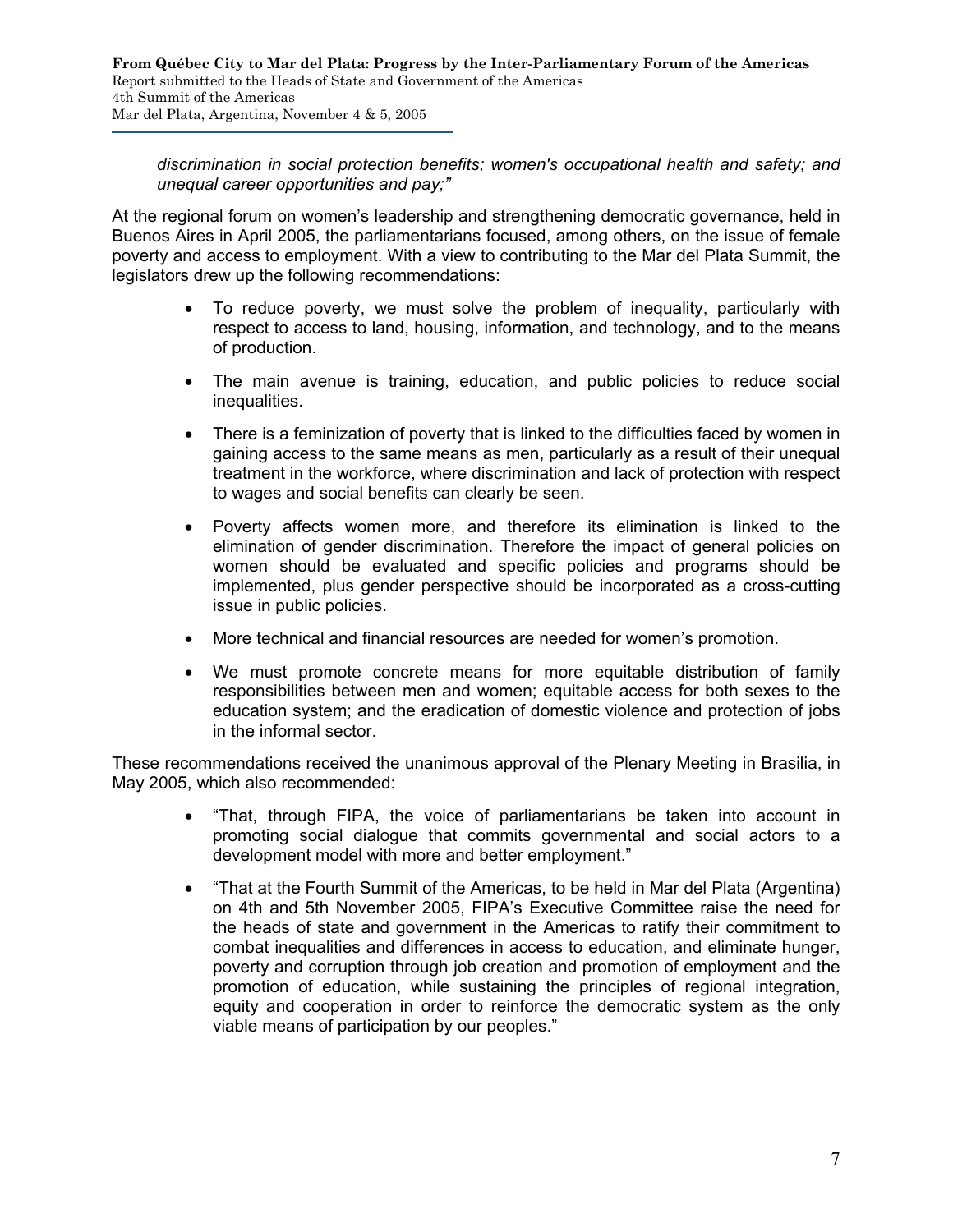

#### *4.2Trade and Investment – Working Group on the Free Trade Area of the Americas*



*The Executive Committee of FIPA at the 8th FTAA Ministerial Meeting in Miami, 2003*

Since its inception in Ottawa in 2001, each FIPA plenary has considered developments in the negotiating process of the Free Trade Area of the Americas (FTAA), which is one of the most significant undertakings of the Summit of the Americas process.

In this regard, the FIPA Executive has worked to follow up on the recommendations made by the Working Group on the FTAA at the plenary meeting in Panama. One of the most

important initiatives is a proposal to have FIPA act as the official intermediary between the parliamentarians and the FTAA negotiating process. As the voice of parliamentarians in the hemisphere, FIPA can play an essential role in the

process by acting as a link between legislators and the FTAA negotiators. This idea has been well received by government representatives, as evidenced by the letter from the United States Trade Representative in which he expresses his "strong support" for the idea of increasing the dialogue between FIPA members and government officials involved in negotiating the FTAA. This support was expressed during the November 2003 ministerial meeting in Miami, when the FIPA executive met with, among others, ministers from Canada and Costa Rica, members of various civil society groups and the representative of the Americas Business Forum.

At the last plenary meeting, held in Brasilia in May 2005, the parliamentarians of the Americas reiterated their "call for FIPA to continue its efforts to foster cooperation between parliamentarians so as to increase the sharing of information and experiences on the negotiation, implementation and effects of international trade agreements." To this end, FIPA has established cooperative links with bodies such as the Economic Commission for Latin America and the Caribbean (ECLAC) and the OAS Office of Trade, Growth and Competitiveness.

#### *4.3Economic and financial stability – Working Groups on Economic and Financial Crises and on External Debt*

At the plenary meeting held in Panama in February 2003, one of the working groups focused on the issue of economic and financial crises in the hemisphere. There the parliamentarians had the opportunity to discuss, together with an expert on the subject, the causes and consequences of such crises. They also made several recommendations on the role of parliaments in setting policies to ensure economic and financial stability in the region.

Likewise, at the Executive meeting in Buenos Aires in August 2002, the FIPA parliamentarians issued a declaration on the economic crisis in the countries of the region. They urged governments to take joint action with international credit organizations to respond to the needs of the peoples and democracies of South America.

Finally, at FIPA's IV Plenary Meeting, in Brasilia, the parliamentarians studied the issue of external debt. They recommended, among other things, greater involvement of parliaments in indebtedness issues, along with greater coordination among the parliaments to monitor international negotiations.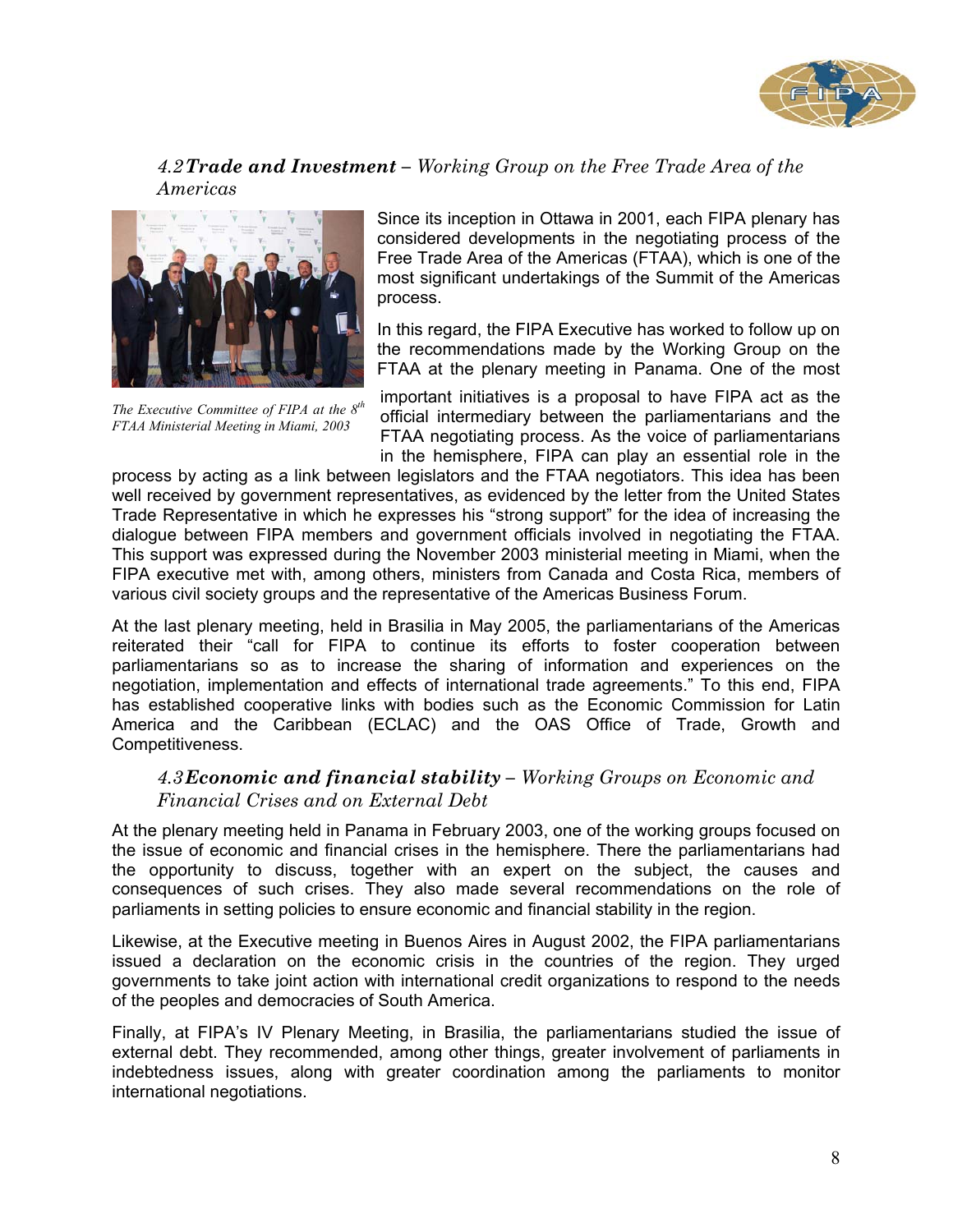# **5. Developing Human Potential**

*5.1Gender Equality - Group of Women Parliamentarians of the Americas* 

*Mandate from the 3rd Summit: "Promote gender equity and equality and women's human rights by strengthening and fostering women's full and equal participation in political life in their countries and in decision-making at all levels."* 

In furtherance of this goal, at its 2003 plenary FIPA established the Group of Women Parliamentarians of the Americas. This group is made up of representatives from all the regions of the Americas (North, Central, South and Caribbean), and is chaired by Argentine Congresswoman Margarita Stolbizer. The group's goals, designed to complement FIPA's mission, are summarized below:

- strengthen the leadership of female politicians through ongoing regional exchange actions;
- promote the creation of conditions for equal opportunities, prioritizing the fight against poverty and the elimination of employment discrimination;

• strengthen democracy in the countries of the

sustainable social development;

*First Regional Forum of FIPA's Group of Women Parliamentarians of the Americas, Barbados, 2005*  Americas in an effort to achieve respect for human rights and conditions that promote equitable and

- promote the creation of mechanisms that encourage the participation of women in politics;
- strengthen the active participation by women at FIPA working meetings, incorporating the gender perspective into each of the topics analyzed by the organization;
- promote regional debate and exchanges of experience and legislative frameworks through ongoing interaction and the holding of regional and/or sub-regional meetings aimed at fulfilling the proposed objectives;
- raise awareness among women in the region by analyzing the challenges and opportunities of hemispheric integration;
- analyze the negative impact on women of the economic and financial crises in the region, and propose cooperation policies to address and resolve those crises; and
- produce a participative assessment that helps illustrate the status of women in the region.

As part of the group's activities, two regional meetings have taken place. The first, held in Bridgetown, Barbados, in March 2005, was attended by more than 23 parliamentarians from the Caribbean and North America, along with participants from the private sector, government, academia and NGOs.

The second regional meeting of the Group of Women Parliamentarians was held in Buenos Aires, Argentina, in April 2005. It was attended by more than 40 parliamentarians from 16 countries, along with civil society representatives.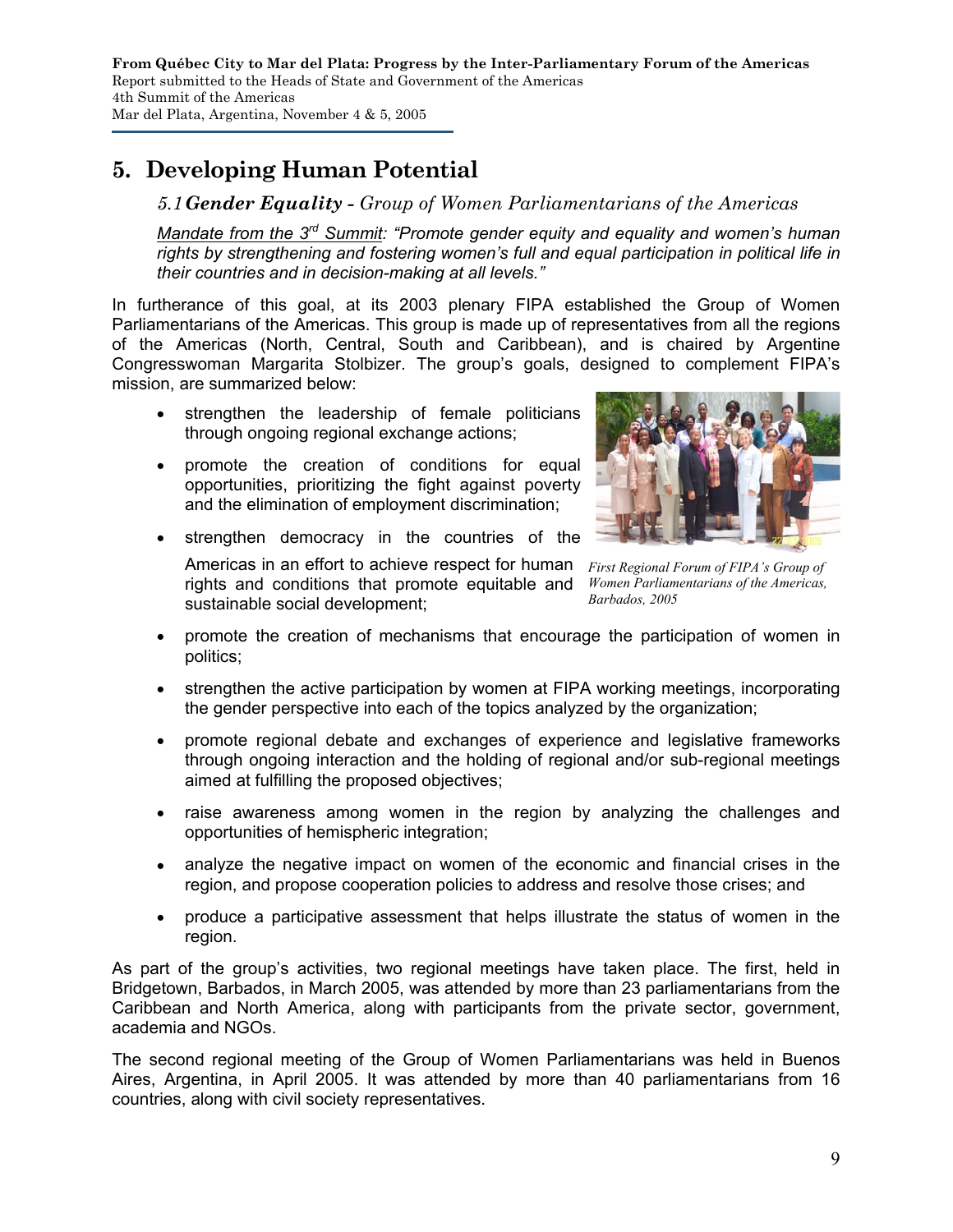

Because of the topics on the agenda, these meetings surpassed expectations, and, as a result, important conclusions and recommendations were produced (see the final reports, available at FIPA's website www.e-FIPA.org) and are now being implemented.

#### *5.2Connectivity – The Virtual Parliament of the Americas (VPA)*

FIPA is also supporting the Summit's Connectivity Agenda of the Americas, announced at the Quebec City Summit, through its Virtual Parliament of the Americas project. The VPA – created in cooperation with the Parliamentary Centre of Canada and Bellanet International, and with the support of the Institute for Connectivity in the Americas  $(ICA) - is$  designed to enable parliamentarians to discuss issues, develop consensus and identify best practices, as is done in a parliamentary chamber or committee room – but using electronic communication and other technologies. This makes it possible to overcome geographic distances, so that group discussions can continue year round.

The VPA is also a valuable source of information for parliamentarians and citizens, and includes all the Forum's documentation and institutional memory. All the information on the website is available in all four of FIPA's official languages.

The VPA also supports the FIPA working groups by providing information and material relating to public policy development, facilitates deliberation and makes available to members alternative communication channels, such as password-protected work spaces. Currently, the VPA hosts working groups on the FTAA, women parliamentarians, fiscal affairs and anti-terrorism.

So far, phase one of the VPA project has been completed, including a new version of the website and the Virtual Parliament. It contains all documentation related to FIPA, such as reports, declarations and papers. Currently, FIPA requires funding for phase two of the VPA, which will focus on the involvement of users, in order to increase the number of parliamentarians using the system. Progress in the development of the Virtual Parliament itself will parallel ongoing interactions and expressions of interest on the part of FIPA members. When fully operational, the VPA will also provide communication tools to facilitate virtual meetings, information sharing and training services.

## **6. Consolidating FIPA – Maintaining the momentum**

FIPA is at a critical juncture in its existence. In its efforts to contribute to the Summit goals of strengthening democracy, creating prosperity and realizing human potential, FIPA has grown quickly and accomplished much, but it now requires a renewed commitment from its members and supporters in order to realize its full potential.

Therefore, FIPA calls on its members and supporters to make a firm commitment to what is an essential link in the Summit of the Americas process. In addition to funding from the Institute for Connectivity in the Americas to help support the Virtual Parliament of the Americas, FIPA calls on the governments of the Americas to support its work, to encourage the active participation of their parliamentarians and to recommend to all the legislatures of the Americas that they formally adhere to FIPA. Actions such as these would provide the organization with the